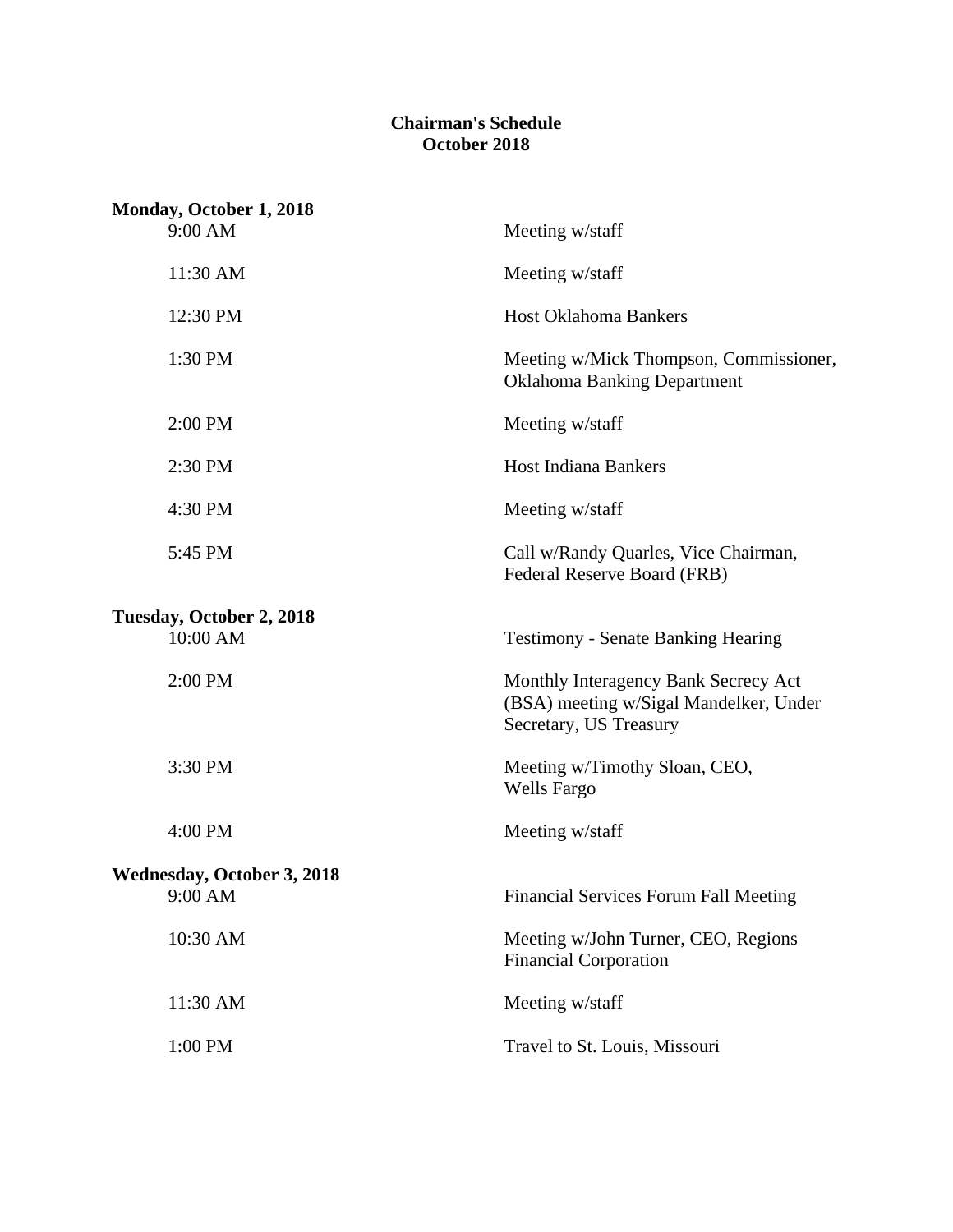| 5:15 PM                              | <b>Remarks: Conference of State Bank</b><br>Supervisors (CSBS) Fall Meeting at the<br>Federal Reserve Bank of St. Louis |
|--------------------------------------|-------------------------------------------------------------------------------------------------------------------------|
| Thursday, October 4, 2018<br>6:30 AM | Travel from St. Louis to New York, NY                                                                                   |
| $11:30 \text{ AM}$                   | Meeting w/John C. Williams, President $\&$<br>CEO, Federal Reserve Bank of NY                                           |
| $12:15 \text{ PM}$                   | Luncheon Speaker: New York Fed Central<br>Banking Seminar, New York, NY                                                 |

# **Monday, October 8, 2018**

# **Columbus Day Federal Holiday - Closed**

| Tuesday, October 9, 2018           |                                                                                                                                        |
|------------------------------------|----------------------------------------------------------------------------------------------------------------------------------------|
| 9:00 AM                            | Meeting w/staff                                                                                                                        |
| $1:15$ PM                          | Call w/Sir Jon Cunliffe, Deputy Governor,<br><b>Bank of England</b>                                                                    |
| 2:30 PM                            | Meeting w/staff                                                                                                                        |
| 3:30 PM                            | Meeting w/Scott Powell, CEO Santander US<br>& CEO Santander Consumer US; Duke<br>Dayal, CFO Santander US & CEO<br>Santander Bank, N.A. |
| 4:00 PM                            | Video Remarks for Single Resolution Board<br>(SRB)                                                                                     |
| <b>Wednesday, October 10, 2018</b> |                                                                                                                                        |
| 8:30 AM                            | <b>Community Bankers Advisory Committee</b><br>(CBAC) Meeting                                                                          |
| 4:30 PM                            | Meeting w/staff                                                                                                                        |
| 5:15 PM                            | Call w/Rob Nichols, President & CEO,<br><b>American Bankers Association</b>                                                            |
| Thursday, October 11, 2018         |                                                                                                                                        |
| 8:30 AM                            | <b>CSBS New Commissioners Breakfast</b>                                                                                                |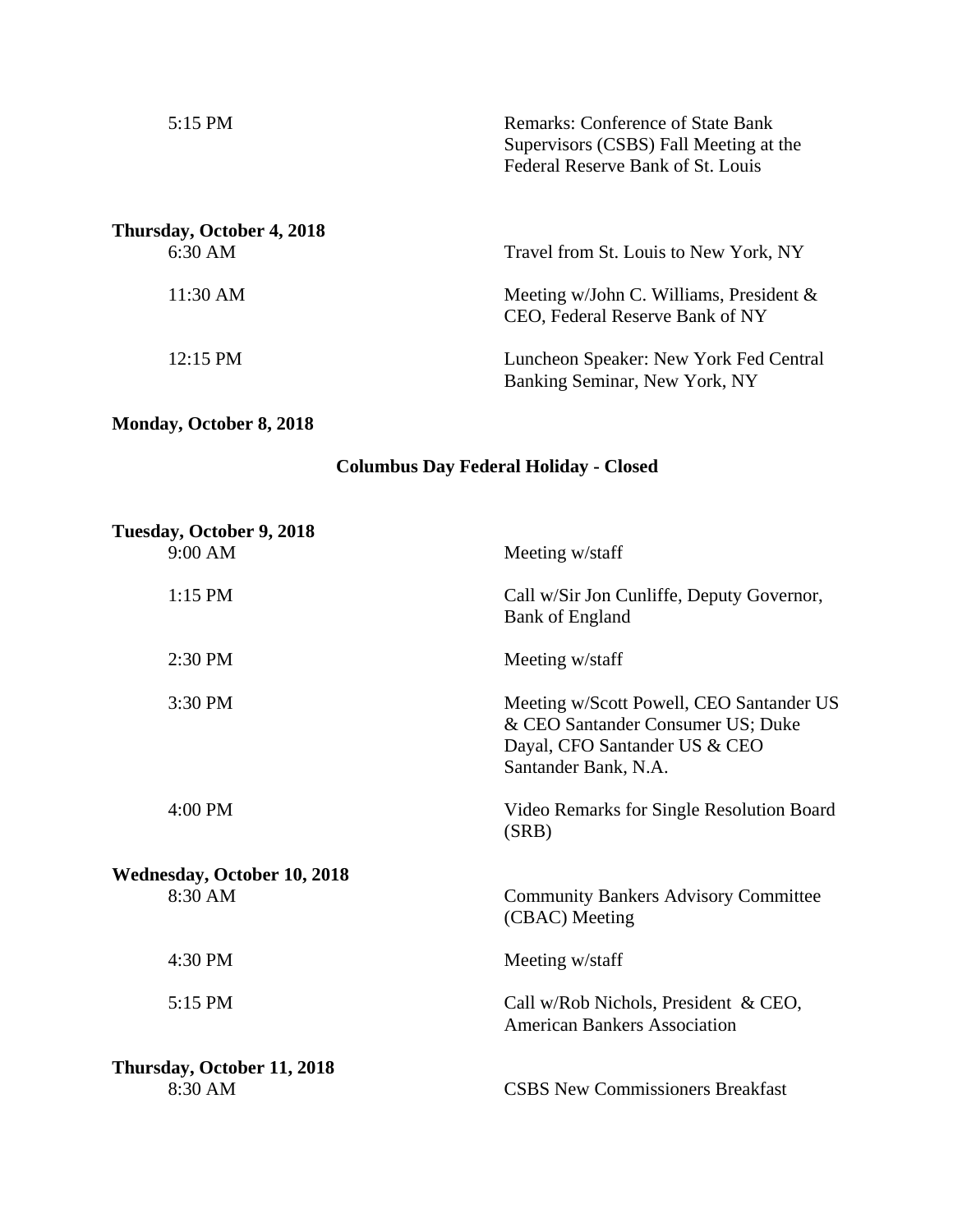| 10:00 AM                            | Meeting w/Ken Bentsen, Jr., President $\&$<br>CEO, Rob Toomey and David Oxner,<br>Securities Industry and Financial Markets<br>Association (SIFMA) |
|-------------------------------------|----------------------------------------------------------------------------------------------------------------------------------------------------|
| 11:00 AM                            | Meeting w/Pew Charitable Trusts                                                                                                                    |
| 11:30 AM                            | <b>ABA Banking Journal Interview</b>                                                                                                               |
| 12:00 PM                            | Lunch w/Mr. Nikola Mirkov, Swiss<br><b>National Bank</b>                                                                                           |
| 2:00 PM                             | Meeting w/Briget Polichene, CEO, Institute<br>of International Bankers                                                                             |
| 3:00 PM                             | Meeting w/Scott O'Malia, CEO, Christopher<br>Young, International Swaps and Derivatives<br>Association (ISDA)                                      |
| 4:15 PM                             | Meeting w/staff                                                                                                                                    |
| Friday, October 12, 2018<br>7:00 AM | Call w/Randy Quarles, Vice Chairman, FRB                                                                                                           |
| 9:00 AM                             | Meeting w/staff                                                                                                                                    |
| 10:00 AM                            | Meeting w/staff                                                                                                                                    |
| 11:00 AM                            | Call w/Joseph Otting, Comptroller of the<br>Currency, OCC                                                                                          |
| 11:30 AM                            | Meeting w/staff                                                                                                                                    |
| 12:30 PM                            | Meeting w/staff                                                                                                                                    |
| 1:30 PM                             | <b>Annual Consumer Research Symposium</b>                                                                                                          |
| Monday, October 15, 2018            |                                                                                                                                                    |
| 9:00 AM                             | Meeting w/staff                                                                                                                                    |
| 11:00 AM                            | Meeting w/staff                                                                                                                                    |
| 12:00 PM                            | Lunch w/Thomas Workman, Independent<br>Member, Financial Stability Oversight<br>Council (FSOC)                                                     |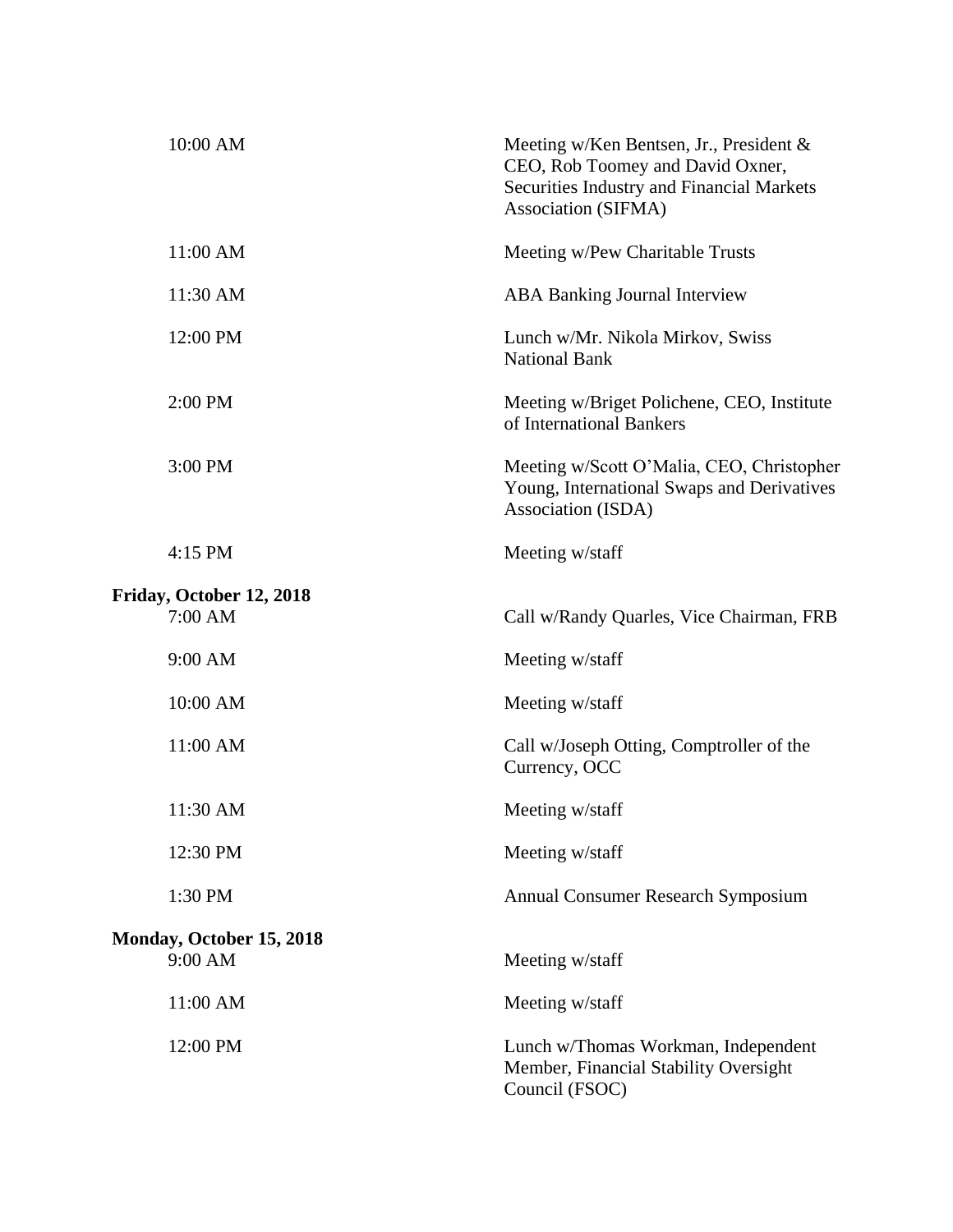| 2:00 PM                                       | Meeting w/Charlotte Newman, Amazon<br><b>Web Services</b>                                                      |
|-----------------------------------------------|----------------------------------------------------------------------------------------------------------------|
| 4:00 PM                                       | Meeting w/staff                                                                                                |
| 5:30 PM                                       | Call w/Brent McIntosh, General Counsel,<br><b>US Treasury</b>                                                  |
| Tuesday, October 16, 2018<br>$10:30$ AM       | Interagency call w/Joseph Otting,<br>Comptroller of the Currency, OCC and<br>Randy Quarles, Vice Chairman, FRB |
| 11:30 AM                                      | Video shoot – Remarks for Association<br>of FDIC Alumni (AFDICA)                                               |
| 1:15 PM                                       | <b>FSOC Principals Meeting</b>                                                                                 |
| 4:00 PM                                       | Meeting w/staff                                                                                                |
| 4:30 PM                                       | Meeting w/staff                                                                                                |
| 5:30 PM                                       | Meeting w/staff                                                                                                |
| <b>Wednesday, October 17, 2018</b><br>9:00 AM | Call w/Randy Quarles, Vice Chairman, FRB<br>and Joseph Otting, Comptroller of the<br>Currency, OCC             |
| 9:30 AM                                       | Meeting w/staff                                                                                                |
| 10:30 AM                                      | Meeting w/staff                                                                                                |
| 12:00 PM                                      | Meeting w/staff                                                                                                |
| 4:00 PM                                       | Depart residence for international travel                                                                      |

## **October 18-18, 2018 – International Travel – Basel Switzerland**

International Association of Deposit Insurers(IADI) Annual Conference and 17<sup>th</sup> Annual General Meeting (AGM) Basel, Switzerland

**Monday, October 22 2018** 9:00 AM Meeting w/staff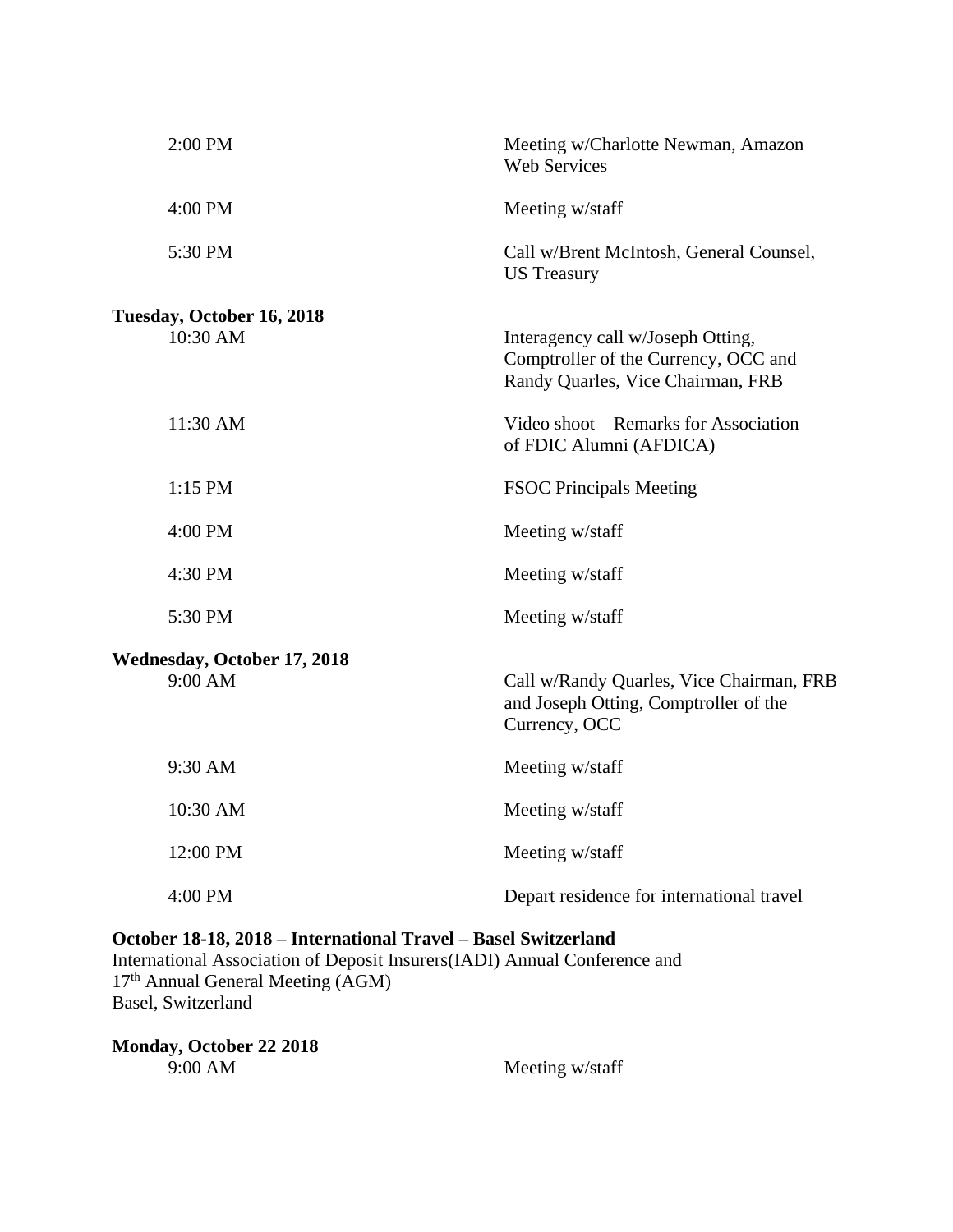| 12:00 PM                               | Lunch w/Greg Gonzales, Commissioner,<br><b>Tennessee Department of Financial</b><br>Institutions                                                                      |
|----------------------------------------|-----------------------------------------------------------------------------------------------------------------------------------------------------------------------|
| 1:30 PM                                | Meeting w/staff                                                                                                                                                       |
| Tuesday, October 23, 2018<br>$2:15$ PM | <b>American Bankers Association(ABA)</b><br>Fireside Chat $-2018$ Annual Convention in<br>New York                                                                    |
| <b>Wednesday, October 24, 2018</b>     |                                                                                                                                                                       |
| 8:30 AM                                | Advisory Committee on Economic Inclusion                                                                                                                              |
| 4:15 PM                                | Meeting w/Alden Mc Donald, Jr., President<br>& CEO, Liberty Bank & Trust                                                                                              |
| 4:30 PM                                | Meeting w/Helmut Ettl and Klaus<br>Kumpfmuller, Executive Board of the<br><b>Austrian Financial Market Authority</b>                                                  |
| Thursday, October 25, 2018<br>9:30 AM  | Call w/Sir Jon Cunliffe, Deputy Governor,<br><b>Bank of England</b>                                                                                                   |
| 10:00 AM                               | Meeting w/Joe Monk, Jr., President &<br>CEO, and Steve McManus, General<br>Counsel, State Farm Bank                                                                   |
| 11:00 AM                               | Meeting w/Doyle Bartlett/Eris Group,<br><b>National Association of Industrial Bankers</b><br>(NAIB) and Howard Headlee, President,<br><b>Utah Bankers Association</b> |
| 1:30 PM                                | Meeting w/staff                                                                                                                                                       |
| 2:30 PM                                | Meeting w/staff                                                                                                                                                       |
| 3:30 PM                                | Meeting w/staff                                                                                                                                                       |
| 4:30 PM                                | Meeting w/Samantha Pelosi, Bankers<br>Association for Finance and Trade (BAFT)                                                                                        |
| Friday, October 26, 2018<br>9:30 AM    | Meeting w/staff                                                                                                                                                       |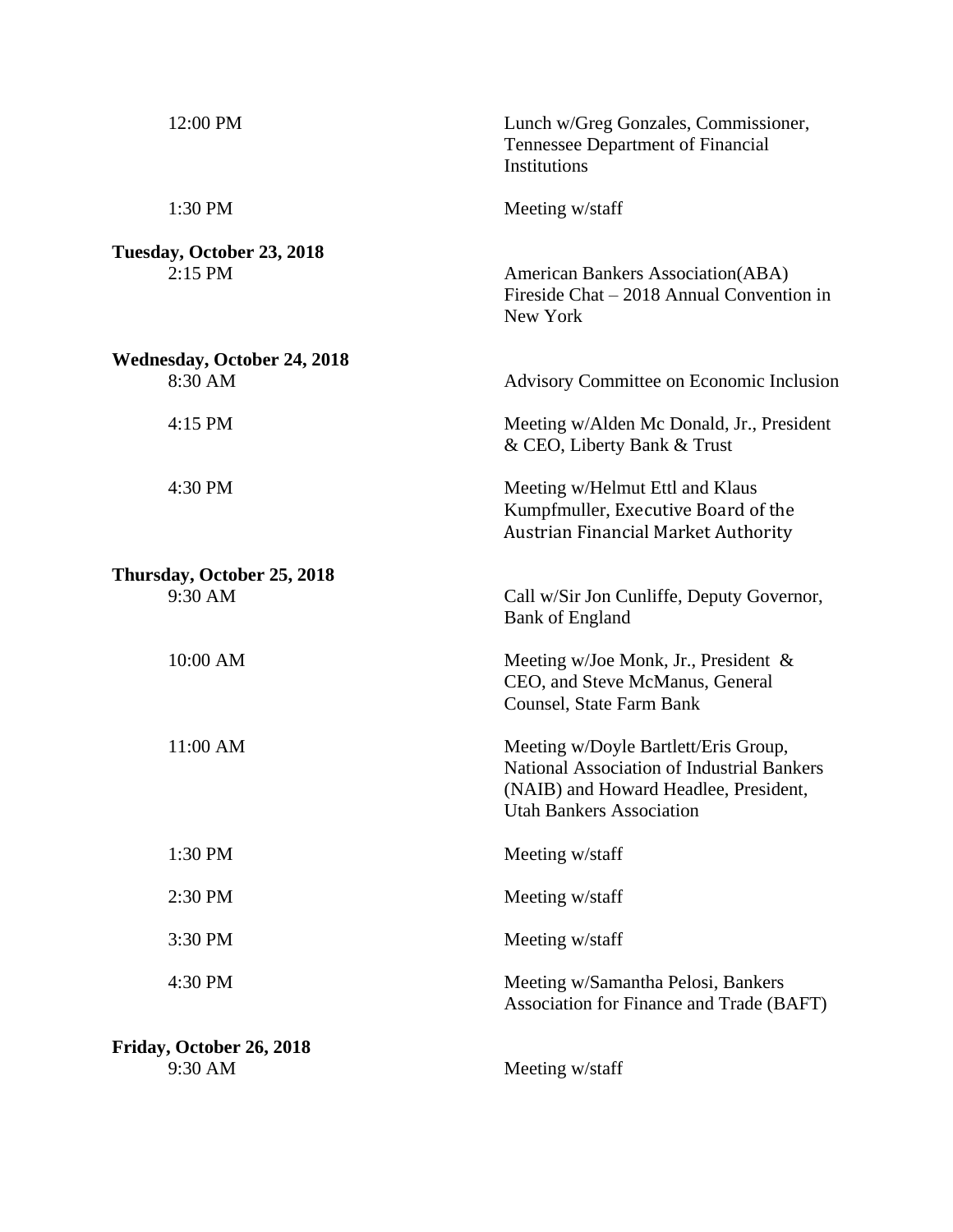| 11:00 AM                                   | Meeting w/ Don Powell, Rich Berg,<br>Bart Smith and Phil Nussbaum of<br><b>Performance Trust</b>                        |
|--------------------------------------------|-------------------------------------------------------------------------------------------------------------------------|
| 1:30 PM                                    | Meeting w/staff                                                                                                         |
| <b>Monday, October 29, 2018</b><br>9:00 AM | Meeting w/staff                                                                                                         |
| 11:15 AM                                   | Brief call w/Craig Phillips, US Treasury                                                                                |
| 11:30 AM                                   | Meeting w/staff                                                                                                         |
| 12:30 PM                                   | Lunch w/Bimal Patel, Deputy Assistant<br>Secretary, US Treasury                                                         |
| 2:00 PM                                    | Meeting w/staff                                                                                                         |
| 3:00 PM                                    | Meeting w/staff                                                                                                         |
| 4:00 PM                                    | Meeting w/Kelly Barnett, President,<br>WebBank, Kevin Leitao, General Counsel<br>and Michael Borden, Sidley Austin, LLP |
| 4:30 PM                                    | Meeting w/staff                                                                                                         |
| 5:30 PM                                    | Interagency call w/Joseph Otting,<br>Comptroller of the Currency, OCC, and<br>Randy Quarles, Vice Chairman, FRB         |
| Tuesday, October 30, 2018                  |                                                                                                                         |
| 10:30 AM                                   | <b>Systemic Resolution Advisory Committee</b><br>(SRAC) Appeal                                                          |
| 3:00 PM                                    | Opening Remarks for the 2 <sup>nd</sup> National<br><b>Disability Awareness Month</b>                                   |
| 3:30 PM                                    | Meeting w/staff                                                                                                         |
| 4:00 PM                                    | Meeting w/Edward Ayoob, Partner/<br>Federal Relations Group Co-Chair, Barnes<br>& Thornburg LLP                         |
| 5:30 PM                                    | <b>Treasury Borrowing Advisory</b><br>Committee(TBAC) Dinner                                                            |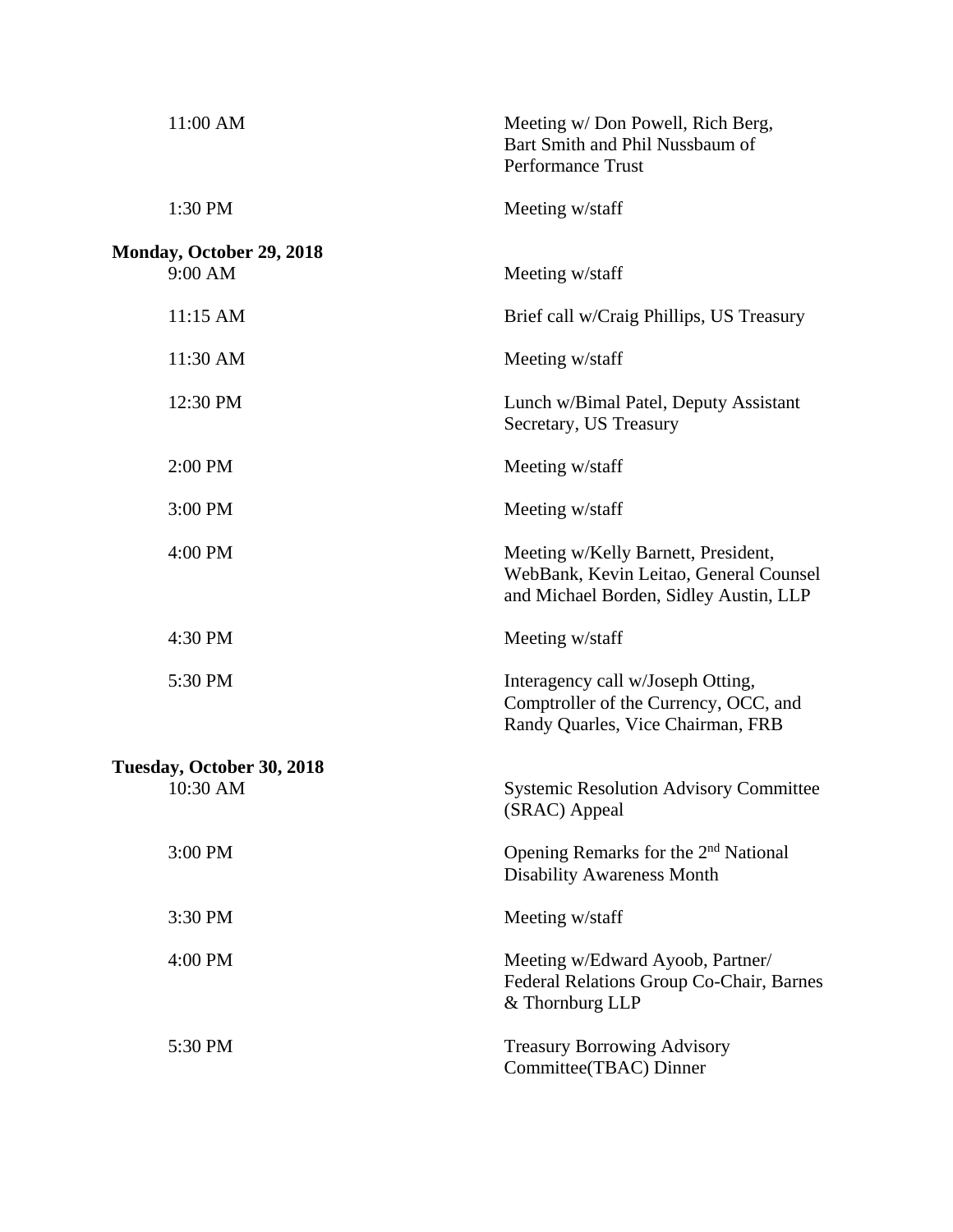| <b>Wednesday, October 31, 2018</b><br>9:00 AM | Interagency BSA Meeting                                                                             |
|-----------------------------------------------|-----------------------------------------------------------------------------------------------------|
| 10:30 AM                                      | Meeting w/Martin Gruenberg, FDIC<br>Director                                                        |
| 11:30 AM                                      | Children from Daycare event                                                                         |
| 12:00 PM                                      | Meeting w/staff                                                                                     |
| 2:00 PM                                       | Meeting w/staff                                                                                     |
| 3:30 PM                                       | Meeting w/Joe Ficalora, President and CEO<br>of New York Community Bancorp, Inc.<br>(NYCB)          |
| 4:00 PM                                       | Meeting w/staff                                                                                     |
| 4:30 PM                                       | Meeting w/Bob Hoyt, Group General<br>Counsel, and Brendan T. Reilly, Managing<br>Director, Barclays |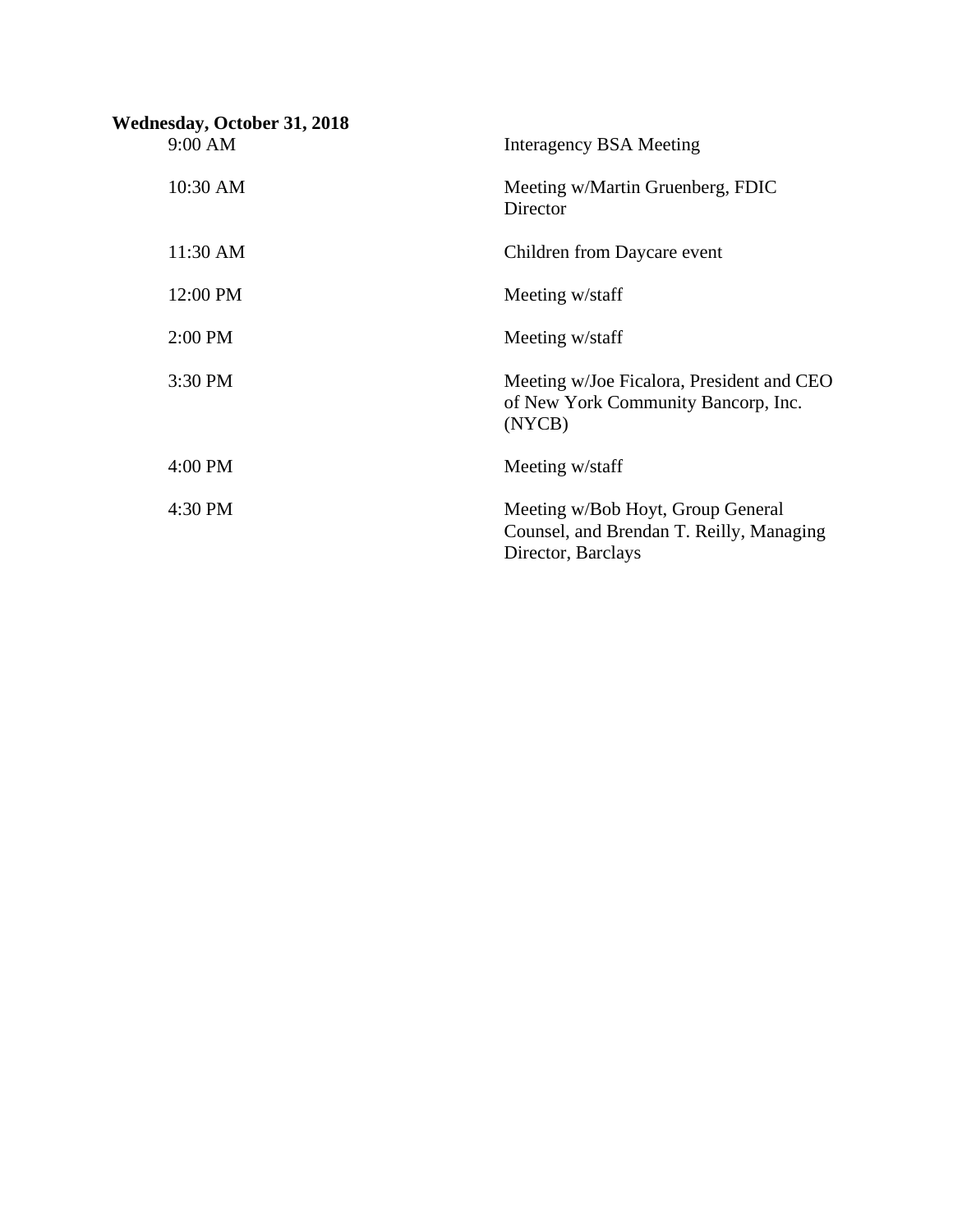### **Chairman's Schedule November 2018**

| Thursday, November 1, 2018          |                                                                                           |
|-------------------------------------|-------------------------------------------------------------------------------------------|
| 9:15 AM                             | Provide remarks for the Financial Times<br>US Banking Forum in New York City              |
| 3:00 PM                             | Call w/ Michael O'Neal, Chairman,<br>Citigroup                                            |
|                                     |                                                                                           |
| Friday, November 2, 2018<br>1:30 PM | Meeting w/staff                                                                           |
| 2:30 PM                             | Call w/Lise Kruse, Commissioner,<br>North Dakota, Department of Financial<br>Institutions |
|                                     |                                                                                           |
| Monday, November 5, 2018<br>9:00 AM | Meeting w/staff                                                                           |
| 10:30 AM                            | Meeting w/staff                                                                           |
| 11:00 AM                            | Meeting w/staff                                                                           |
| 12:30 PM                            | Lunch w/Mike Piwowar                                                                      |
| 1:45 PM                             | Meeting w/staff                                                                           |
| 3:00 PM                             | Meeting w/National Association of Home<br><b>Builders</b>                                 |
| 4:00 PM                             | Meeting w/staff                                                                           |
| 4:30 PM                             | Meeting w/Ronald Kent, and<br>Nemanja Eckert, UK Finance                                  |
| Tuesday, November 6, 2018           |                                                                                           |
| 9:30 AM                             | Meeting w/staff                                                                           |
| 10:00 AM                            | Meeting w/staff                                                                           |
| 12:00 PM                            | Lunch w/staff                                                                             |
| 2:00 PM                             | Meeting w/Wirecard Management Board<br>and Chief Product Officer                          |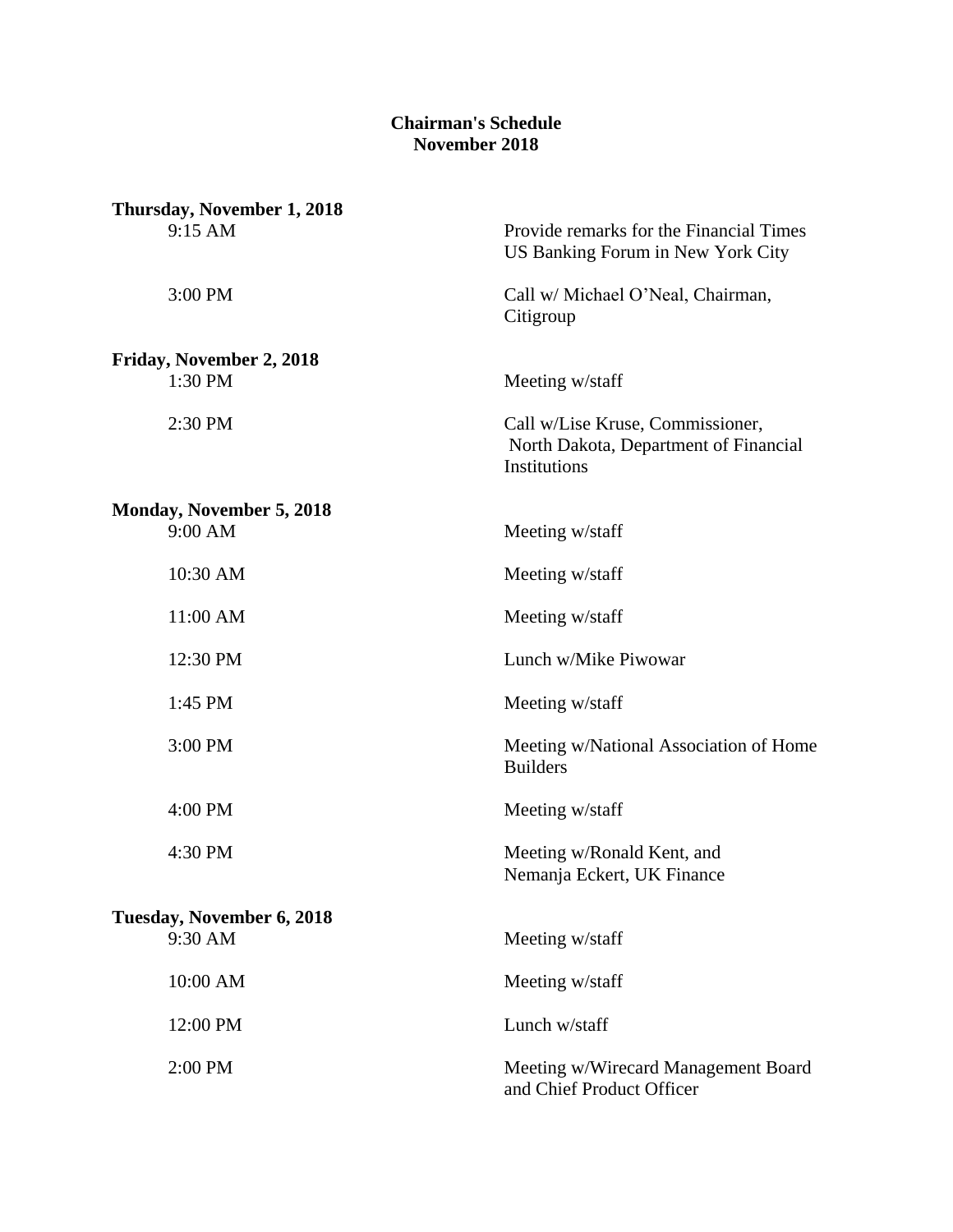| <b>Wednesday, November 7, 2018</b>    |                                                                                                                                                                                                          |
|---------------------------------------|----------------------------------------------------------------------------------------------------------------------------------------------------------------------------------------------------------|
| 9:00 AM                               | Meeting w/staff                                                                                                                                                                                          |
| 11:30 AM                              | Lunch w/John Dugan                                                                                                                                                                                       |
| 1:00 PM                               | Meeting w/Prospective Job Applicant                                                                                                                                                                      |
| 1:30 PM                               | Meeting w/staff                                                                                                                                                                                          |
| 2:00 PM                               | Call w/Tony Reardon, President, NTEU                                                                                                                                                                     |
| 4:00 PM                               | Meeting w/staff                                                                                                                                                                                          |
| 5:00 PM                               | Meeting w/staff                                                                                                                                                                                          |
|                                       |                                                                                                                                                                                                          |
| Thursday, November 8, 2018<br>9:30 AM | Meeting w/staff                                                                                                                                                                                          |
| 10:00 AM                              | Meeting w/H. Rodgin Cohen, Senior<br>Chairman, Sullivan & Cromwell, LLP, and<br>Jack Dorsey, CEO, Jacqueline Dawn Reses,<br>Capital Lead, Lewis Billings Goodwin,<br>Banking Services Lead, Square, Inc. |
| 11:00 AM                              | Interview w/Jesse Hamilton,<br><b>Bloomberg Reporter</b>                                                                                                                                                 |
| 12:00 PM                              | Lunch w/staff                                                                                                                                                                                            |
| 1:00 PM                               | Call w/ Lael Brainard, Governor,<br>Federal Reserve Bank (FRB)                                                                                                                                           |
| 1:30 PM                               | Meeting w/staff                                                                                                                                                                                          |
| 2:30 PM                               | Meeting w/Bill Isaac                                                                                                                                                                                     |
| Friday, November 9, 2018              |                                                                                                                                                                                                          |
| 10:00 AM                              | Meeting w/Kevin Cummings,<br>Chairman & CEO, and Domenick Cama,<br>President & COO, Investors Bancorp, Inc.                                                                                              |
| 10:30 AM                              | Meeting w/staff                                                                                                                                                                                          |
| 11:00 AM                              | Meeting w/Varo Bank, NA                                                                                                                                                                                  |
|                                       |                                                                                                                                                                                                          |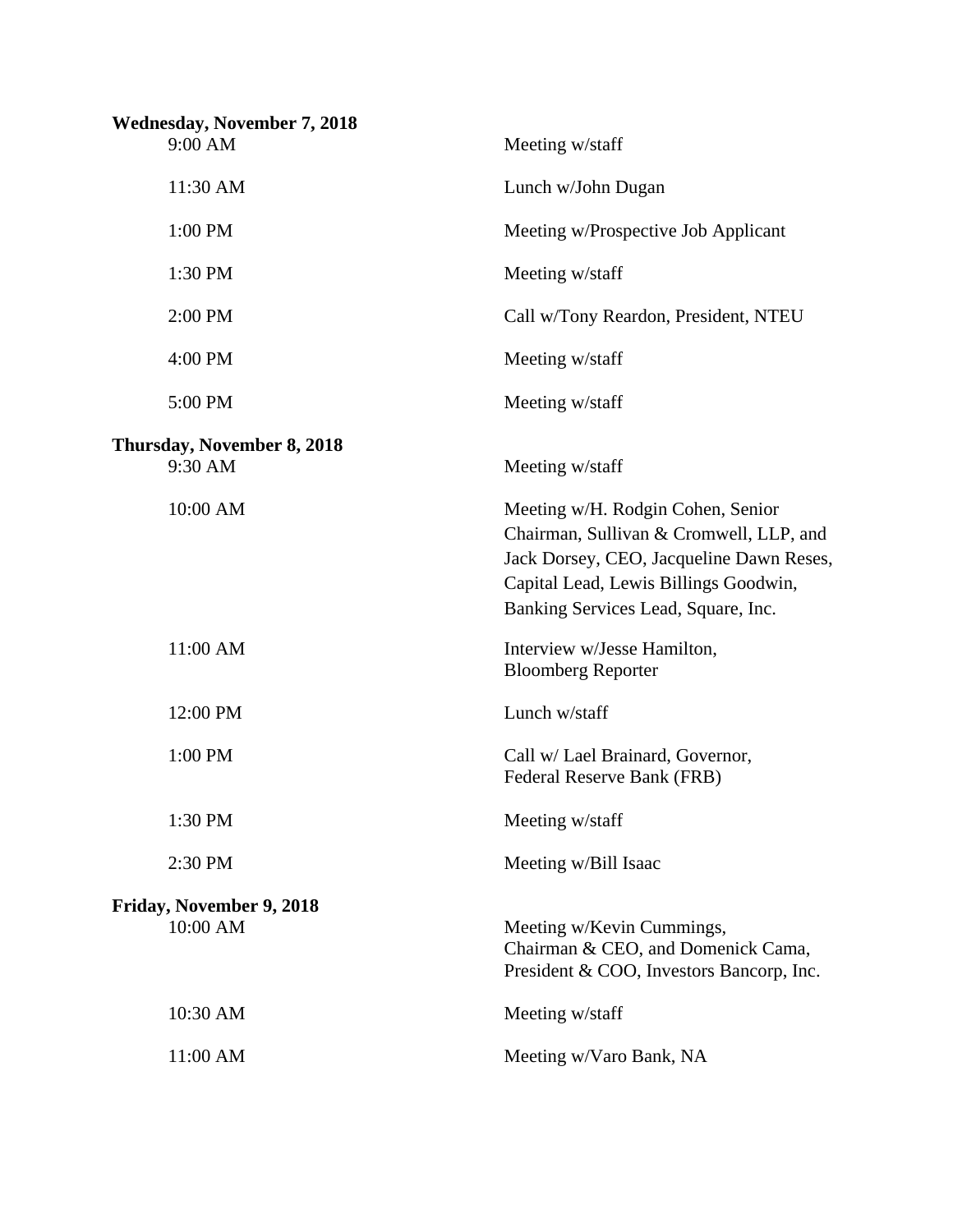| 11:30 AM          | Meeting w/staff                                                                                                   |
|-------------------|-------------------------------------------------------------------------------------------------------------------|
| 12:00 PM          | Meeting w/Judge Chapman, US Bankruptcy<br>Court, NY and Donald Bernstein, Chairman,<br>Davis Polk & Wardwell, LLP |
| $2:00 \text{ PM}$ | Call w/staff                                                                                                      |
| $2:30 \text{ PM}$ | Call w/Dawn Sleva, NTEU Chapter,<br>President, Chicago Region                                                     |

# **Monday, November 12, 2018**

| <b>Veterans Day - Federal Holiday</b> |  |
|---------------------------------------|--|
|---------------------------------------|--|

| Tuesday, November 13, 2018          |                                                                                                  |
|-------------------------------------|--------------------------------------------------------------------------------------------------|
| 9:15 AM                             | Remarks: KBRA Bank Symposium                                                                     |
| 1:00 PM                             | Depart FDIC to Washington, DC Union<br><b>Station</b>                                            |
| 5:00 PM                             | Keynote Speaker: Fintech Conference at<br>The Federal Reserve Bank in Philadelphia,<br><b>PA</b> |
| <b>Wednesday, November 14, 2018</b> |                                                                                                  |
| $9:00$ AM                           | Meeting w/staff                                                                                  |
| 10:30 AM                            | <b>Conference of State Bank Supervisors</b><br>(CSBS) Executive Committee                        |
| 12:00 PM                            | Lunch w/Kenneth Blanco,<br>Director, FinCEN                                                      |
| 1:30 PM                             | Meeting w/staff                                                                                  |
| 2:30 PM                             | Meeting w/staff                                                                                  |
| 3:30 PM                             | Meeting w/Rachel Witkowski, Reporter<br><b>American Banker</b>                                   |
| Thursday, November 15, 2018         |                                                                                                  |
| $9:15$ AM                           | Keynote Speaker-Office of Financial<br>Research-University of Michigan – US<br>Treasury          |
| 11:00 AM                            | Call w/staff                                                                                     |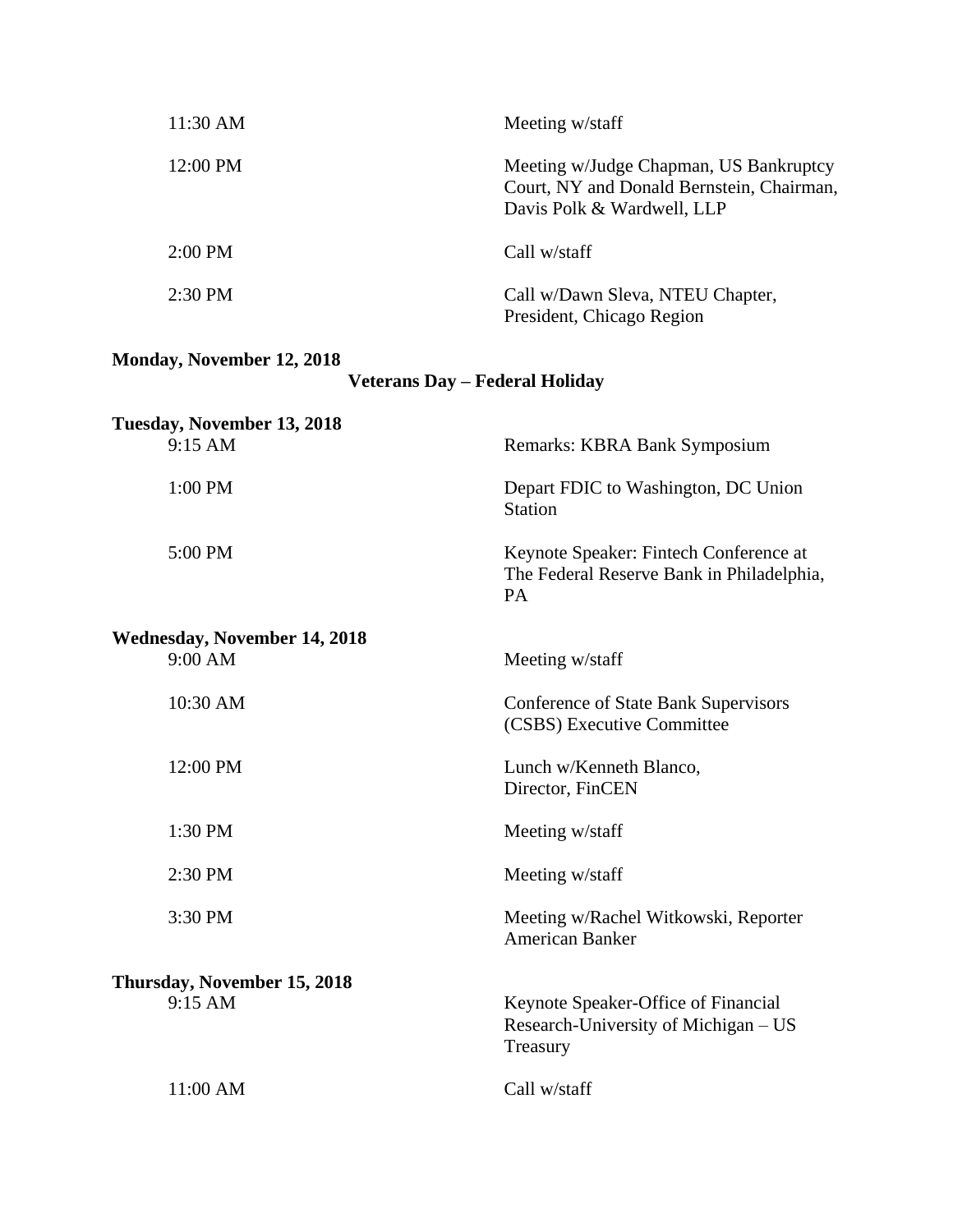| 11:30 AM                                    | Call w/Congressman Blaine Leutkemeyer                                                                                |
|---------------------------------------------|----------------------------------------------------------------------------------------------------------------------|
| 12:00 PM                                    | Lunch w/staff                                                                                                        |
| 1:30 PM                                     | Meeting w/staff                                                                                                      |
| 3:00 PM                                     | Meeting w/Senator Crapo, Randy Quarles,<br>Vice Chairman, FRB and Joseph Otting,<br>Comptroller of the Currency, OCC |
| 4:30 PM                                     | Meeting w/staff                                                                                                      |
| Friday, November 16, 2018<br>11:00 AM       | Travel: Keynote Speaker-Community Bank<br>Symposium, Federal Reserve Board,<br>Chicago, Il                           |
| <b>Monday, November 19, 2018</b><br>9:00 AM | Meeting w/staff                                                                                                      |
| 11:00 AM                                    | Meeting w/Richard Neiman, Head of<br>Regulatory & Government Affairs -<br>Lending Club                               |
| 12:00 PM                                    | Lunch w/staff                                                                                                        |
| 1:00 PM                                     | Meeting w/staff                                                                                                      |
| 2:00 PM                                     | <b>Case Review Committee Meeting</b>                                                                                 |
| 4:00 PM                                     | Meeting w/staff                                                                                                      |
| 4:30 PM                                     | Meeting w/staff                                                                                                      |
| Tuesday, November 20, 2018<br>10:00 AM      | <b>FDIC Board Meeting</b>                                                                                            |
| 1:00 PM                                     | <b>Quarterly Banking Profile (QBP) Press</b><br>Conference                                                           |
| 2:30 PM                                     | Meeting w/staff                                                                                                      |
| 3:00 PM                                     | Chairman and Chief of Staff Initial<br><b>Intelligence Briefing</b>                                                  |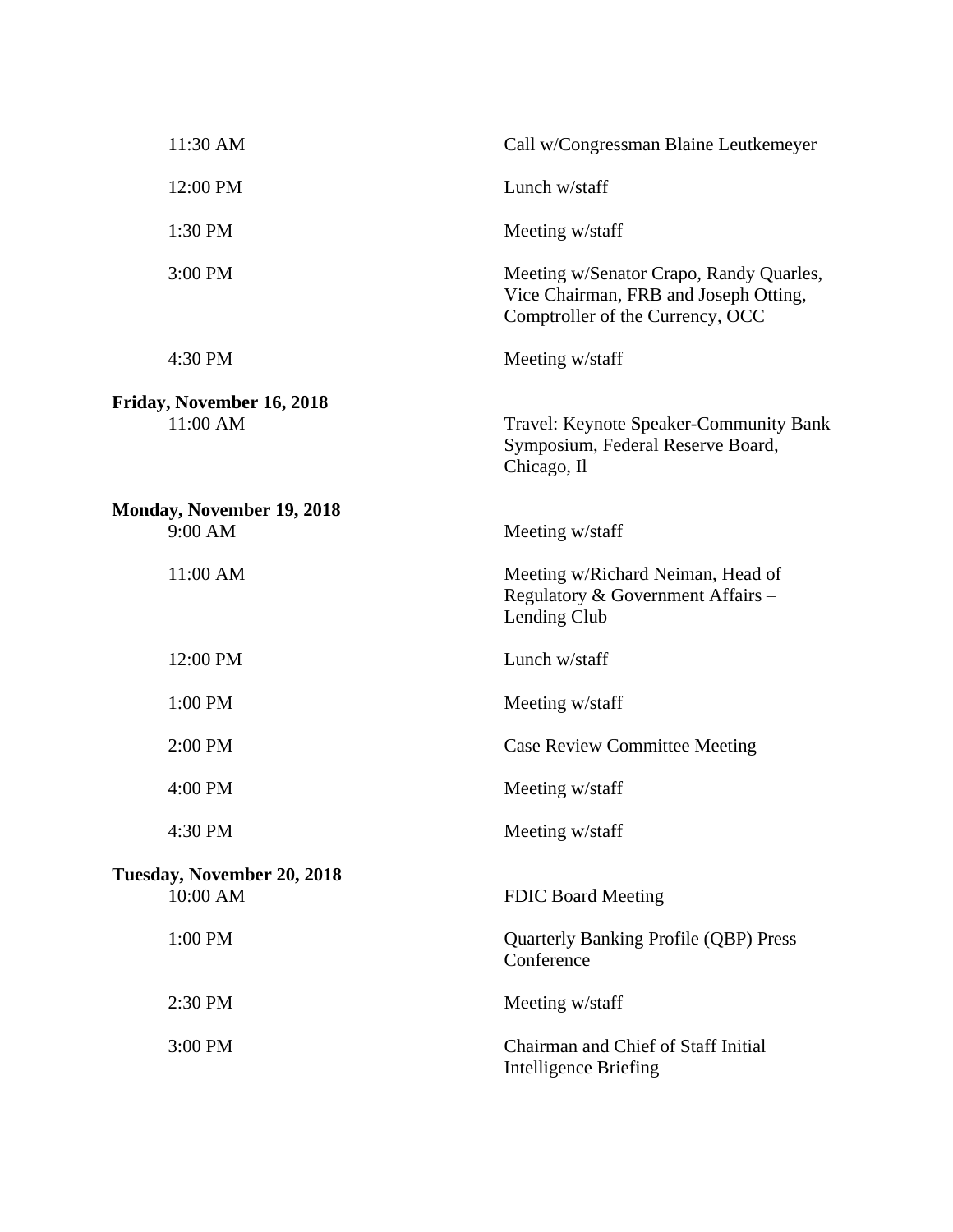| <b>Wednesday, November 21, 2018</b>  |                                                                                                                                                                          |
|--------------------------------------|--------------------------------------------------------------------------------------------------------------------------------------------------------------------------|
| 10:00 AM                             | <b>Systemic Resolution Advisory Committee</b><br>(SRAC) Meeting                                                                                                          |
| 11:00 AM                             | Call w/Elke König, Chairman, Single<br><b>Resolution Board (SRB)</b>                                                                                                     |
| 11:30 AM                             | Meeting w/Martin Gruenberg, FDIC<br>Director                                                                                                                             |
| Thursday, November 22, 2018          | <b>Thanksgiving – Federal Holiday</b>                                                                                                                                    |
|                                      |                                                                                                                                                                          |
| Monday, November 26, 2018<br>9:00 AM | Meeting w/staff                                                                                                                                                          |
| 10:30 AM                             | Call w/Empower Retirement                                                                                                                                                |
| 11:00 AM                             | Meeting w/staff                                                                                                                                                          |
| 12:15 PM                             | Meeting w/staff                                                                                                                                                          |
| 2:30 PM                              | Meeting w/staff                                                                                                                                                          |
| 3:00 PM                              | Meeting w/Mid-Size Bank Coalition of<br>America (MBCA)                                                                                                                   |
| 4:00 PM                              | Meeting w/staff                                                                                                                                                          |
| 5:45 PM                              | Call w/Senator Crapo                                                                                                                                                     |
| Tuesday, November 27, 2018           |                                                                                                                                                                          |
| 7:00 AM                              | Travel to Dallas Regional Office Visit                                                                                                                                   |
| 10:30 AM                             | Meeting w/Dallas Regional Office<br><b>Employees</b>                                                                                                                     |
| 11:30 AM                             | Lunch w/Caroline Jones, Commissioner of<br>the Texas Department of Savings &<br>Mortgage Leading and Kurt Purdom,<br>Deputy Commissioner, Texas Department<br>of Banking |
| 12:30 PM                             | <b>Roundtable Discussion on Texas Bankers</b>                                                                                                                            |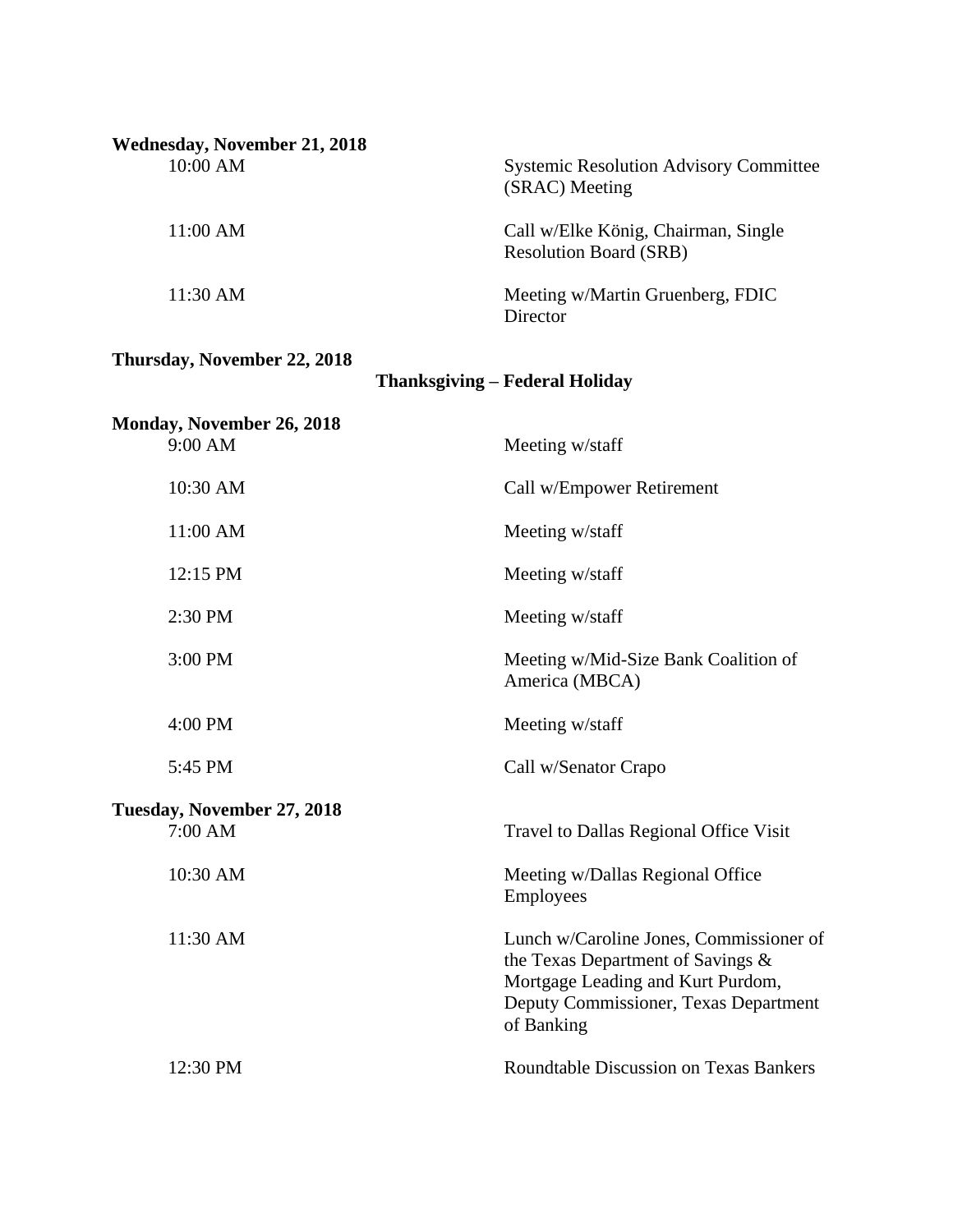| $1:30$ PM | Meeting w/Community Group Leaders        |
|-----------|------------------------------------------|
| 2:30 PM   | Meeting w/Steve Scurlock, Director of    |
|           | Government Relations/Public Policy and   |
|           | Christopher Williston, COO, Independent  |
|           | Bankers Association of Texas, and Chris  |
|           | Furlow, President and CEO, Texas Bankers |
|           | Association                              |

# **Wednesday, November 28, 2018**

Travel- Keynote Address: The Clearing House and Bank Policy Institution, New York, NY

| Friday, November 30, 2018<br>9:30 AM | Meeting w/staff                             |
|--------------------------------------|---------------------------------------------|
| 10:30 AM                             | Meeting w/staff                             |
| 11:00 AM                             | Meeting w/staff                             |
| 12:00 PM                             | Meeting w/staff                             |
| 1:00 PM                              | Call w/Wall Street Journal - Lalita Clozel  |
| 3:00 PM                              | Call w/Sheila Bair, former<br>FDIC Chairman |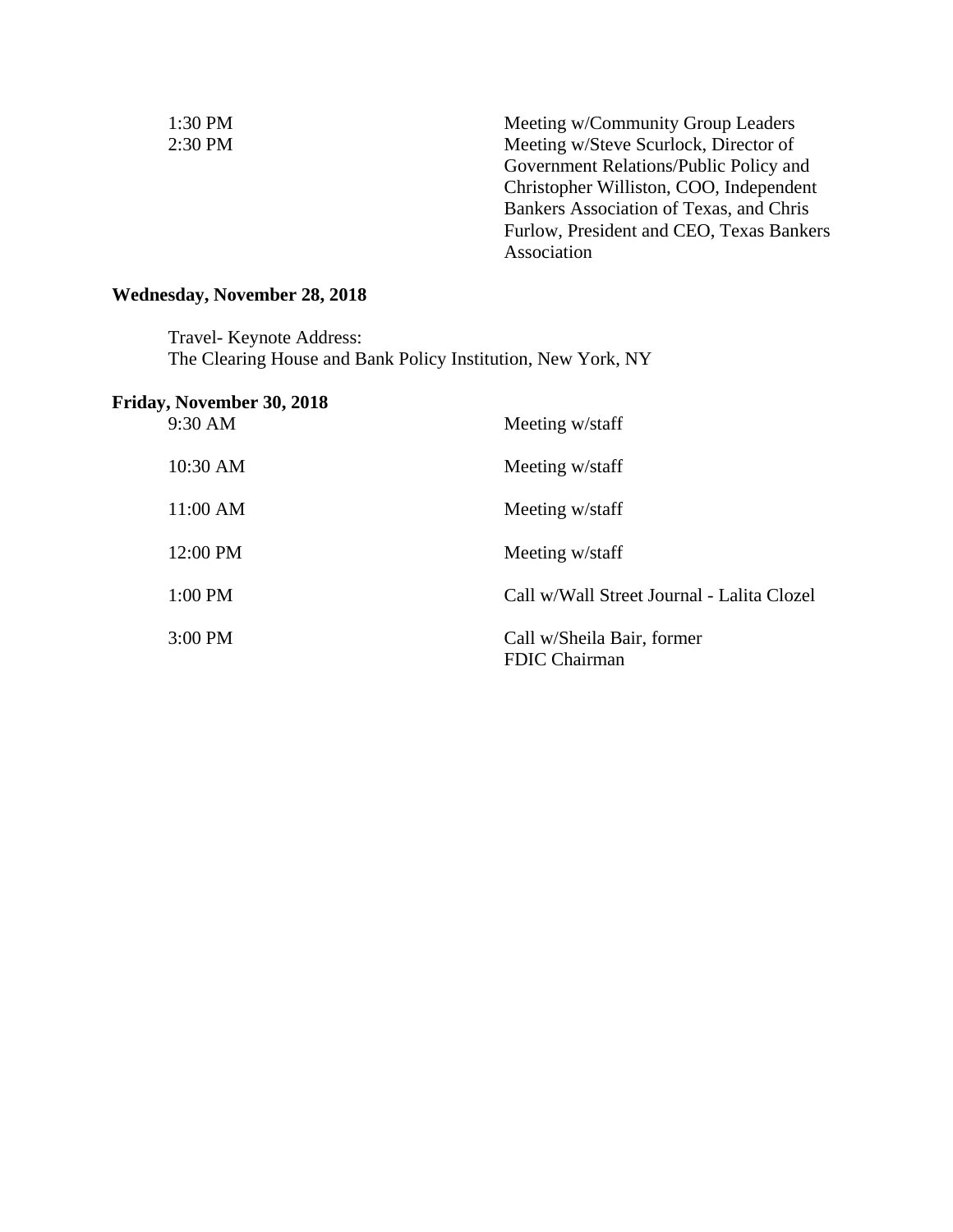#### **Chairman's Schedule December 2018**

#### **Monday, December 3, 2018**

Travel to New York:

Keynote Address: Bank Policy Institute (BPI), Institute of International Finance (IIF) Cleary Gottlieb Steen & Hamilton

And

Interview w/Brian Cheung, Reporter, Yahoo Finance Broadway, New York, New York

### **Tuesday, December 4, 2018**

| 10:00 AM  | <b>Federal Financial Institutions Examination</b><br>Council (FFIEC) Meeting                               |
|-----------|------------------------------------------------------------------------------------------------------------|
| 12:00 PM  | Monthly Interagency Bank Secrecy Act<br>(BSC) Working Lunch                                                |
| $2:00$ PM | Meeting w/Sasha Mills, Bank of<br>England (BOE)                                                            |
| $2:30$ PM | Meeting w/Al Goldstein, CEO and<br>Campbell Gibson, Head of Public Policy,<br>Avant                        |
| 3:30 PM   | Meeting w/Jaime Dimon, CEO & Chairman,<br>JP Morgan Chase & Co.                                            |
| 4:30 PM   | Meeting w/Gilles Glade, President & CEO,<br>and Arlen Gelbard, General Counsel, Cross<br><b>River Bank</b> |

#### **Wednesday, December 5, 2018 Gov't Closed in Honor of Passing of Former President George H.W. Bush**

| $1:30$ PM                                                | Interagency Conference Call on Current<br><b>Expected Credit Losses (CECL)</b> |
|----------------------------------------------------------|--------------------------------------------------------------------------------|
| <b>Thursday, December 6, 2018</b><br>$8:00 AM - 5:00 PM$ | <b>Systemic Resolution Advisory Committee</b><br>(SRAC) meeting                |
| $6:00 \text{ PM}$                                        | <b>Business Roundtable (BRT) CEO</b><br><b>Innovation Summit Dinner</b>        |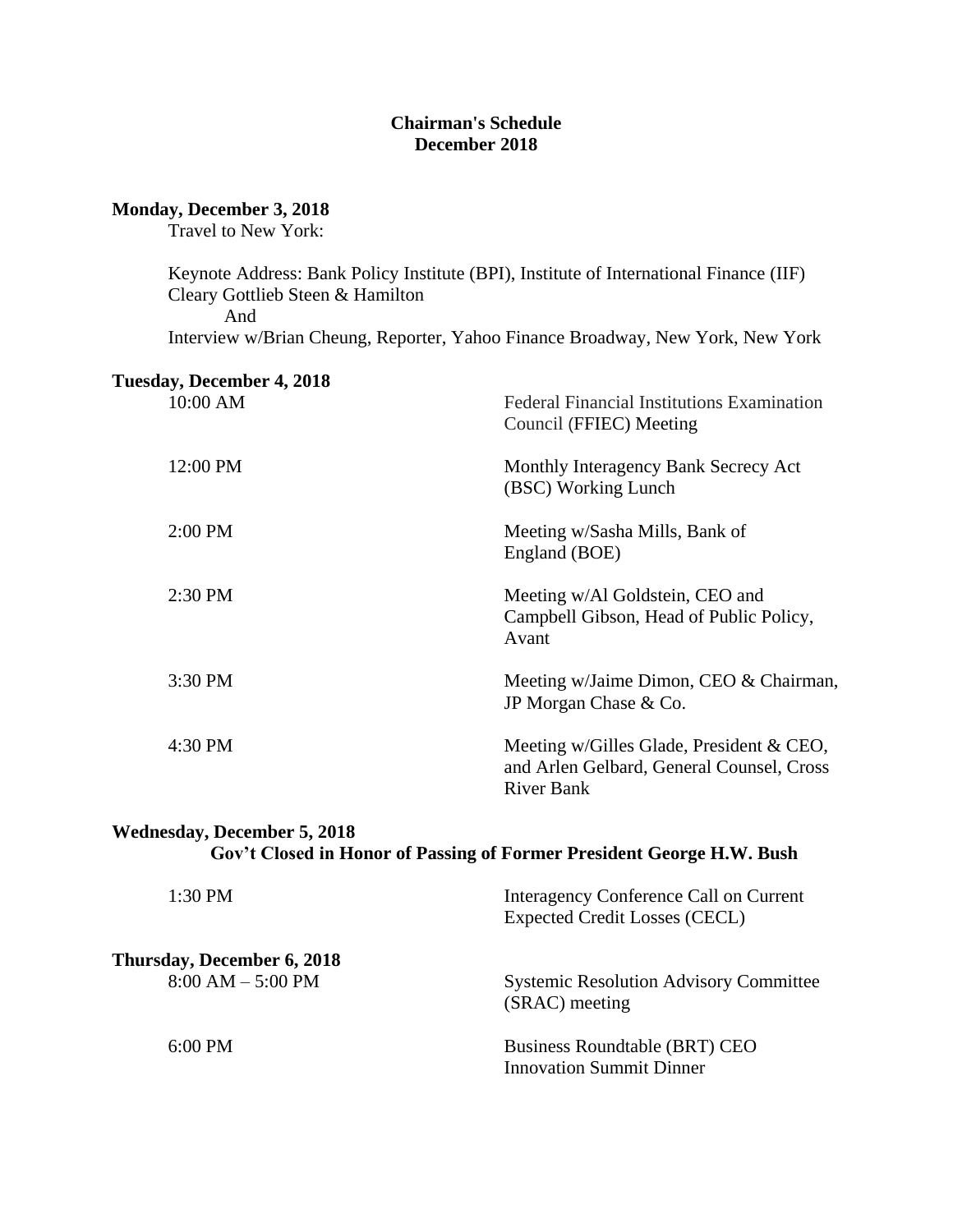| Friday, December 7, 2018         |                                                                                                 |
|----------------------------------|-------------------------------------------------------------------------------------------------|
| 10:00 AM                         | Meeting w/staff                                                                                 |
| 11:00 AM                         | Meeting w/staff                                                                                 |
| 12:00 PM                         | Meeting w/staff                                                                                 |
| 12:30 PM                         | Lunch w/staff                                                                                   |
| 2:00 PM                          | Meeting w/staff                                                                                 |
| 2:30 PM                          | Meeting w/staff                                                                                 |
| 3:30 PM                          | Meeting w/staff                                                                                 |
| 4:00 PM                          | Meeting w/staff                                                                                 |
| <b>Monday, December 10, 2018</b> |                                                                                                 |
| 9:00 AM                          | Meeting w/staff                                                                                 |
| 11:00 AM                         | Meeting w/staff                                                                                 |
| 11:00 AM                         | Meeting w/Martin Gruenberg,<br><b>FDIC Director</b>                                             |
| 12:00 PM                         | Lunch w/Eugene Scalia, Gibson Dunn<br>& Crutcher LLP                                            |
| 3:00 PM                          | Meeting w/American Property and Casualty<br><b>Insurance Association re: Private Flood Rule</b> |
| 4:30 PM                          | Interview w/Politico-Victoria Guida,<br>Reporter                                                |
| 5:00 PM                          | Meeting w/staff                                                                                 |
| Tuesday, December 11, 2018       |                                                                                                 |
| 10:00 AM                         | Meeting w/Jo Ann Barefoot, Barefoot<br>Innovation Group, LLC                                    |
| 12:00 PM                         | Lunch w/Randy Quarles, Vice Chairman,<br>Federal Reserve Board (FRB)                            |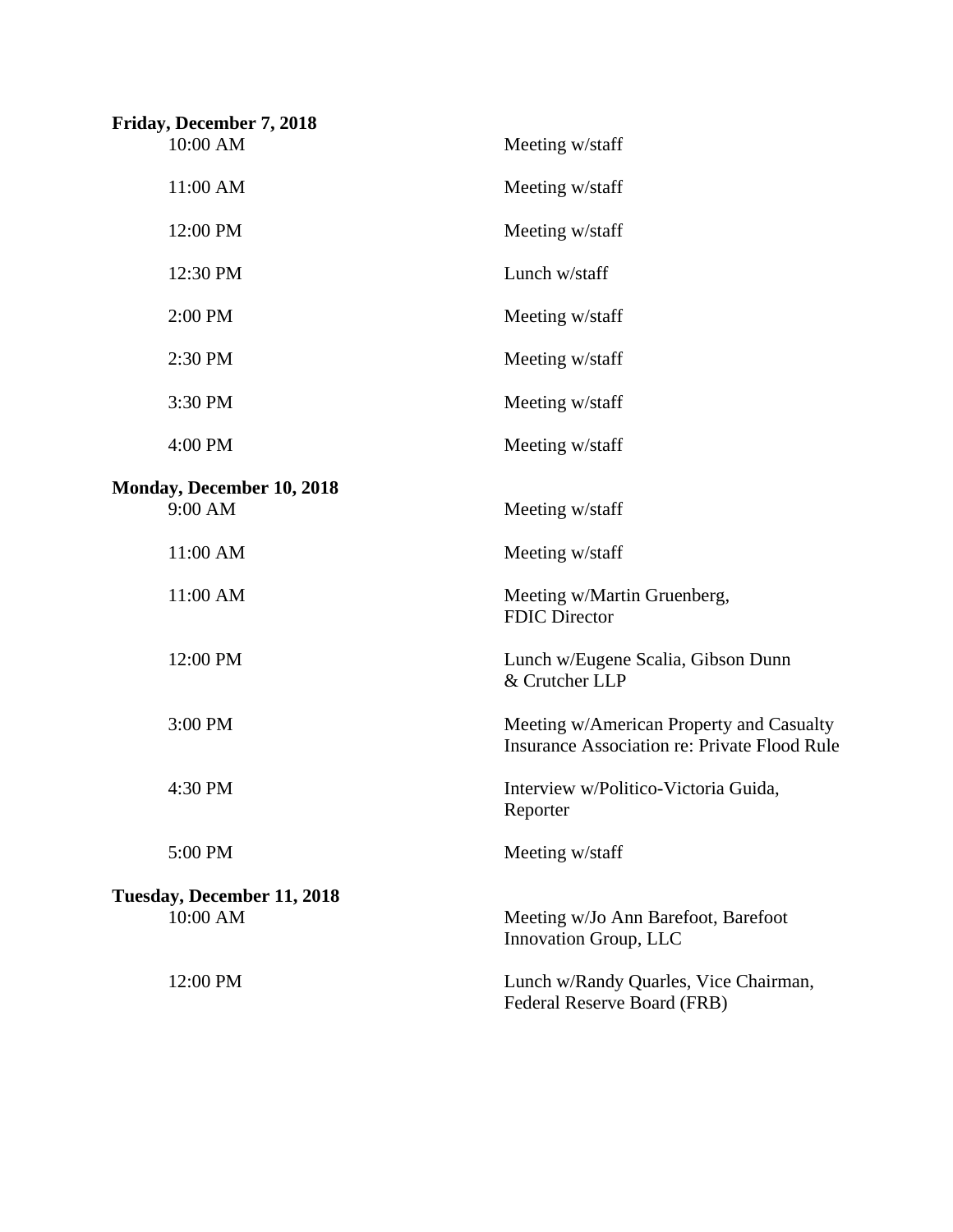| 4:00 PM                                         | Financial & Banking Information<br><b>Infrastructure Committee (FBIIC) Senior</b><br>Leaders Meeting, U.S. Treasury                                                               |
|-------------------------------------------------|-----------------------------------------------------------------------------------------------------------------------------------------------------------------------------------|
| 5:00 PM                                         | Presidential Working Group Meeting<br>U.S. Treasury                                                                                                                               |
| <b>Wednesday, December 12, 2018</b><br>11:00 AM | Meeting w/Mary Jackson, CEO and<br>Michael Day, Policy Director,<br><b>Online Lenders Alliance</b>                                                                                |
| 12:00 PM                                        | <b>FDIC Holiday Reception</b>                                                                                                                                                     |
| 2:00 PM                                         | <b>Remarks Ombudsman Planning Meeting</b>                                                                                                                                         |
| 3:00 PM                                         | Meeting w/America's Mutual Banks, CEOs<br>and Representatives                                                                                                                     |
| 4:00 PM                                         | Meeting w/Scott Polakoff, EVP, and Don<br>Musso, President & CEO, FinPro, Inc.                                                                                                    |
| Thursday, December 13, 2018<br>10:00 AM         | Meeting w/staff                                                                                                                                                                   |
| 11:30 AM                                        | Meeting w/staff                                                                                                                                                                   |
| 12:00 PM                                        | Lunch w/staff                                                                                                                                                                     |
| 1:30 PM                                         | Meeting w/Ray Grace, North Carolina<br><b>Commissioner of Banks</b>                                                                                                               |
| 2:00 PM                                         | Meeting w/Chip Mahan, Chairman & CEP<br>and Dawn Thompson, Senior Government<br>Relations Manager, Live Oak Bank; and<br>Neil Underwood, President, Live Oak<br><b>Bancshares</b> |
| 3:00 PM                                         | Remarks: Retirement Reception for<br>Staff                                                                                                                                        |
| 4:30 PM                                         | Meeting w/staff                                                                                                                                                                   |
| Friday, December 14, 2018<br>9:00 AM            | Remarks: De Novo Roundtable                                                                                                                                                       |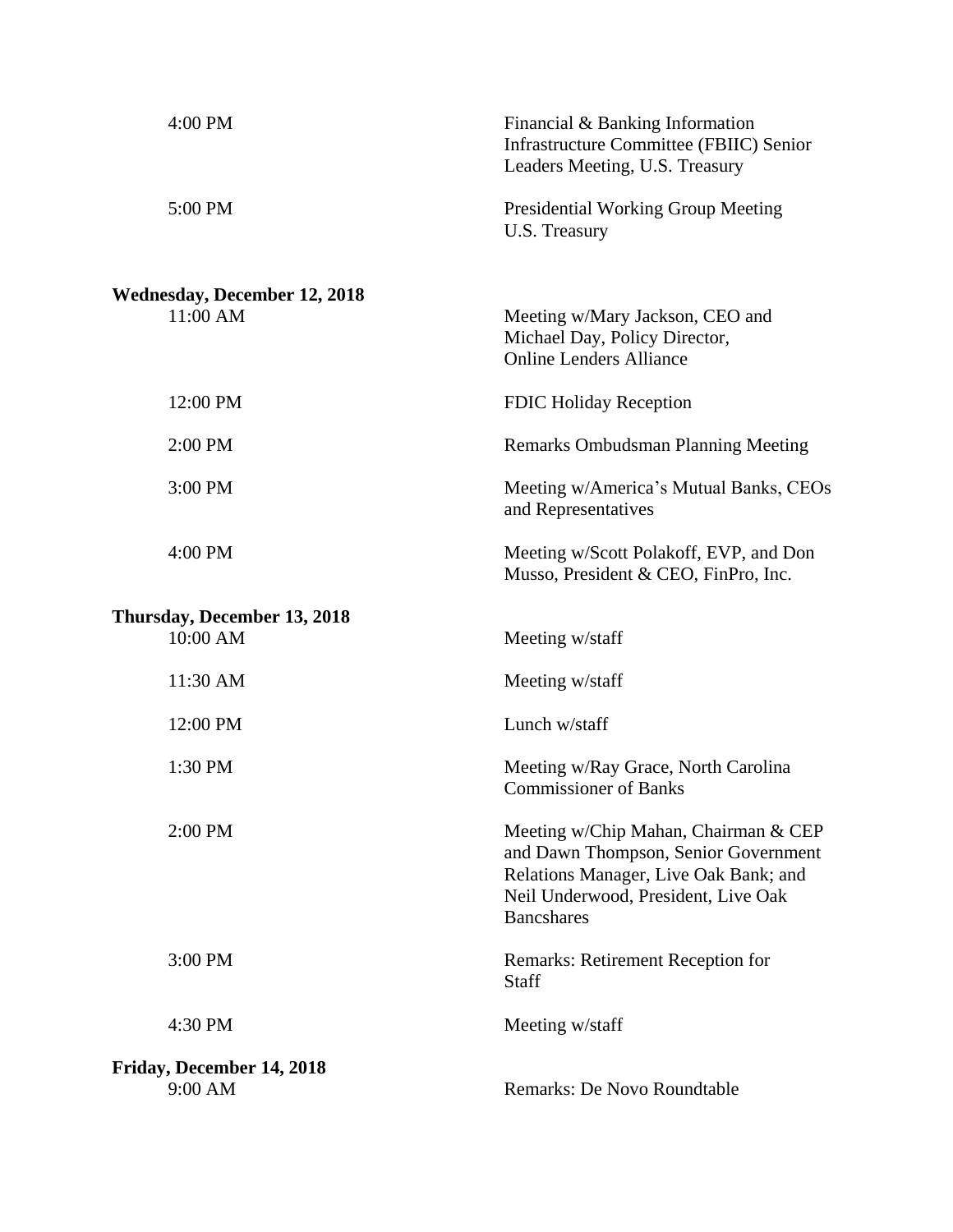| 9:30 AM                                | Meeting w/staff                                                                                                                                                                                       |
|----------------------------------------|-------------------------------------------------------------------------------------------------------------------------------------------------------------------------------------------------------|
| 10:00 AM                               | Meeting w/Rebecca Borné,<br><b>Center for Responsible Lending</b>                                                                                                                                     |
| 11:00 AM                               | Meeting w/Association for Neighborhood<br>and Housing Development (ANHD)                                                                                                                              |
| 11:30 AM                               | Meeting w/staff                                                                                                                                                                                       |
| 12:00 PM                               | Lunch w/William Duhnke, Chairman, Public<br>Company Accounting Oversight Board<br>(PCAOB), Hester Peirce, Commissioner and<br>Elad Roisman, Commissioner, Securities<br>and Exchange Commission (SEC) |
| Monday, December 17, 2018<br>9:00 AM   | Meeting w/staff                                                                                                                                                                                       |
| 10:30 AM                               | Meeting w/staff                                                                                                                                                                                       |
| 11:30 AM                               | Meeting w/Staff                                                                                                                                                                                       |
| 12:00 PM                               | Lunch w/Martin Gruenberg,<br><b>FDIC Director</b>                                                                                                                                                     |
| 1:30 PM                                | Meeting w/staff                                                                                                                                                                                       |
| 3:00 PM                                | Meeting w/staff                                                                                                                                                                                       |
| 4:00 PM                                | Meeting w/staff                                                                                                                                                                                       |
| Tuesday, December 18, 2018<br>10:00 AM | FDIC Board of Director's Meeting                                                                                                                                                                      |
| 11:30 AM                               | Meeting w/staff                                                                                                                                                                                       |
| 12:00 PM                               | Lunch w/staff                                                                                                                                                                                         |
| 4:00 PM                                | Meeting w/Linda McMahon,<br><b>Administrator</b> , Small Business<br>Administration (SBA)                                                                                                             |
| 5:30 PM                                | Chairman Appreciation Reception for staff                                                                                                                                                             |